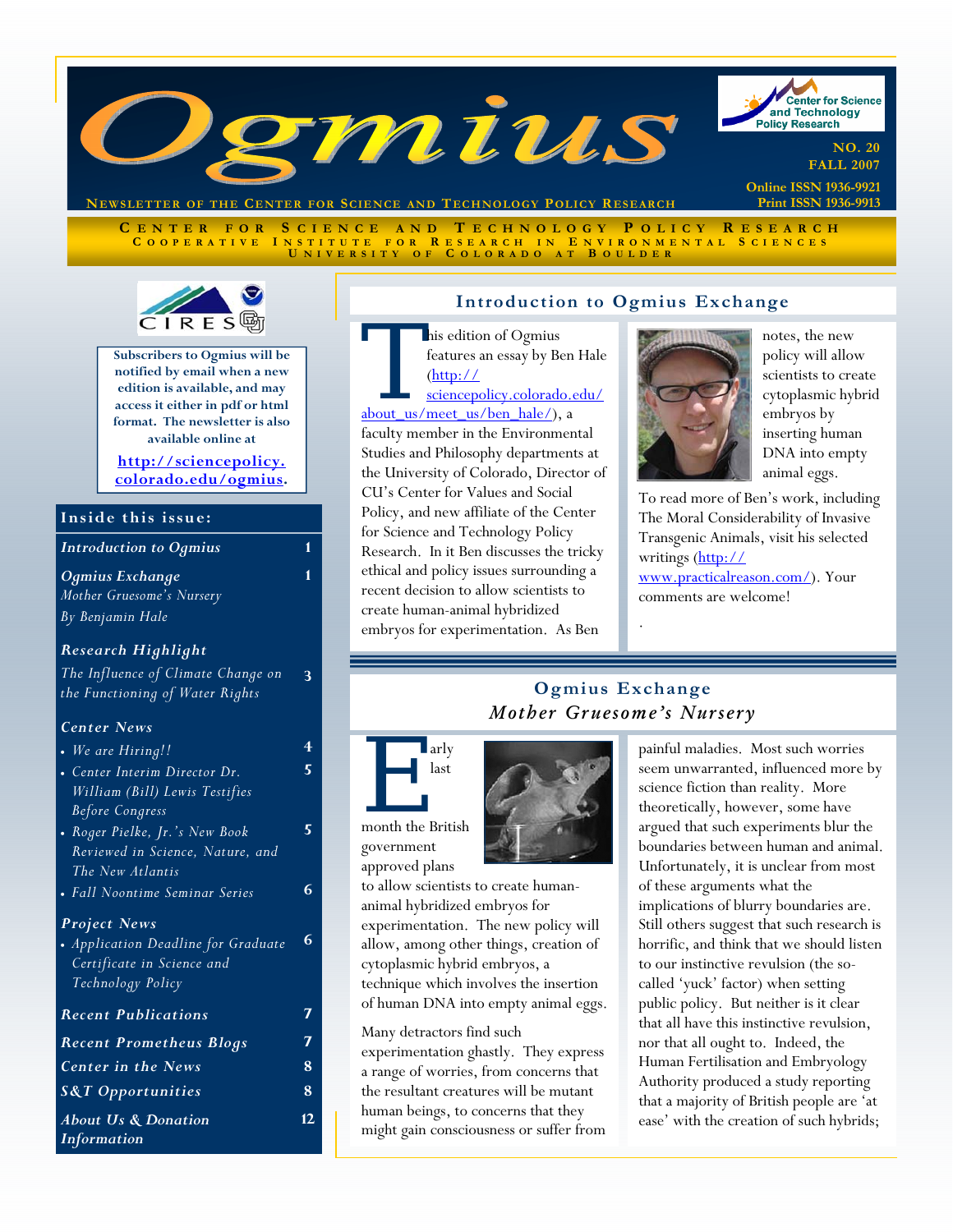#### **Ogmius Exchange Continued**

and it was apparently this report that spurred the government to go forward with approval.

On the flipside, advocates claim that the potential benefits of such experiments are too great to get bogged down in icky details. They often also add that the only relevant difference between cell-level hybridizing and traditional animal husbandry is a matter of scale; suggesting therefore that scale oughtn't to matter.

In previous articles I've argued against most of these common positions. I've suggested, by contrast, that we can make good moral sense of this morass by appeal to constitutively embedded, but procedurally and socially validated, duties. That view is a bit too complex to cover in an essay of this length, so I'll take a shortcut. I think we have significant and special duties to our hybridized creations, just as we might have significant and special duties to our own children. Clumsy though this comparison may seem, I think there are important parallels. Consider the following:

Jones is an anonymous sperm donor. A research team decides to accept and cultivate his sperm for use in an experiment. Upon accepting his donation, they presumably exculpate him of responsibility for whatever eventuates from their experiment. If the experiment works well, the hybrid result will neither suffer nor gain consciousness, and Jones will have done nothing wrong. If the experiment does not work well, and the hybrid result is a hideous chimera stolen from the pages of an H.G. Wells novel, it will be the researchers, and not Jones, who have created such a monstrosity. Bad for them; not so bad for Jones. It is attractive to assume that Jones has done nothing wrong. He has behaved responsibly by donating his sperm anonymously and to responsible researchers. Presumably, under these conditions, the researchers assume responsibility for the outcome of their experiments. Jones's sperm is simply a resource, genetic material for the creation of a new creature.

What's enticing about this view is that it doesn't rely on mystical attributions of ethical value to genes or to human beings, and it also doesn't depend on spooky attributions of consciousness to bags of cells. Jones has provided genetic material and done little else, much like he might shed his hair or slough cheek cells while eating a cracker. Responsibility is neatly passed along by fiat, much like we might transfer responsibility for an automobile or a record collection.

Suppose now this: Smith is an anonymous sperm donor. He carries a dread genetic disorder for which there is a 90% chance of genetic inheritance. He is unaware of this disorder and so cannot inform researchers who hope to use his genetic material for a hybridizing experiment. Suppose that the

experiment goes poorly and that the hideous mutant humananimal chimera imagined above becomes a reality, partly due to the genetic disorder unwittingly carried by Smith. Should we not ask whether Smith's sperm, like Jones's sperm, is simply a genetic resource? Or can one reasonably say of Smith that he bears some responsibility to whatever creature eventuates as a result of the research? I am inclined to think that Smith maintains some responsibility to that creature, or at least some responsibility for its creation. To see this, it may help to take a few more steps back.

Would we feel any differently if Jones and Smith had donated their sperm not to a research team, but to a prospective parental unit hoping to give birth to a human child? I think we would. In Jones's case, we might argue that the prospective parents could cleanly assume responsibilities for the child. In Smith's case, I think matters are considerably blurrier. If, through an unfortunate cascade of genetic events, the child contracts Smith's genetic disorder, there's a sense in which we would want to say of Smith that he owes something to the child, that he is the fallback caregiver, even though, by contract, he has done just what Jones has done. If that's hard to see, suppose that the child's adoptive parents die, and that the child will be left to suffer in an institution for the remainder of its days. Is Smith not the standout default person to approach here, if only at least to ask whether he can or would like to help? I think he is.

What then cements Smith's responsibility to his offspring but allows Jones to exculpate himself of responsibility to his, if anything? Surely Jones passes along genetic information just as Smith does, and surely this genetic information provides just as many shortfalls to its recipient as it does windfalls. Same goes for Smith, as we saw. Surely, further, both Smith and Jones can enter into agreements with others in which they relinquish legal responsibility for their offspring. There is an important sense, however, in which Jones and Smith both have a responsibility to their offspring, even though they may have signed away their legal rights and responsibilities as parents. I mean so in this sense: they've both played a critical material role in a chain of events that eventuates in a morally indeterminate outcome. To understand the far-reaching extent of this moral indeterminacy, and particularly how the moral indeterminacy is not restricted to an unpleasant biological outcome, suppose now Brown, who is also an anonymous sperm donor.

Suppose that some malicious profiteer, Snidely Whiplash, decides that he will cultivate sperm in random sperm banks for the purpose of selling said children into sex slavery. Suppose he doesn't tell anyone his plans, but instead just randomly uses Brown's genetic material for his own bad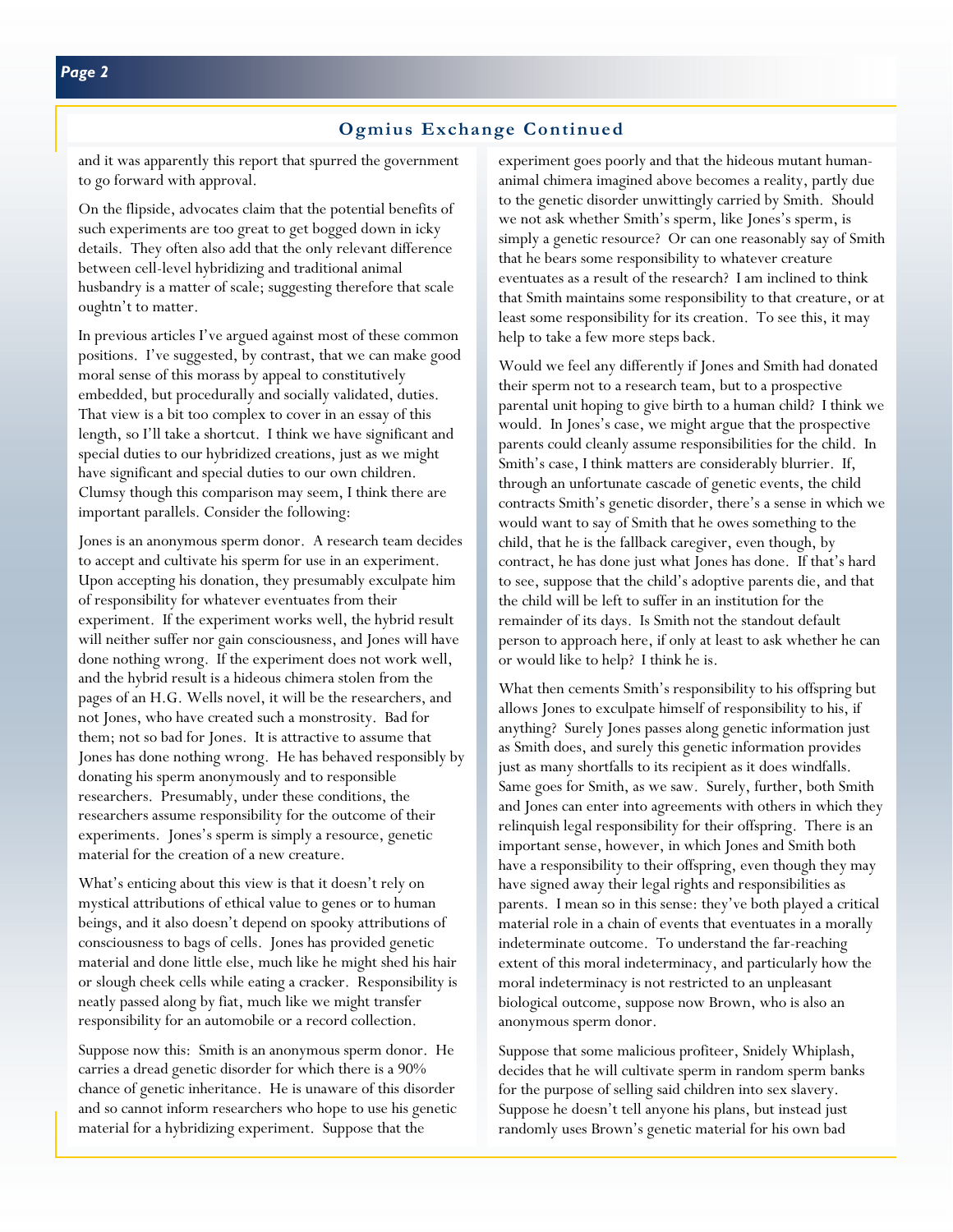# **Ogmius Exchange Continued**

purposes. Now, on some accounts of responsibility, there's no sense in which Brown could be said responsible for whatever happens to his offspring. The sex slave operation is clearly not of Brown's creation or intent, and he could never have anticipated that Mr. Whiplash would be so base as to use his (Brown's) sperm to create sex slaves. But in another sense, Brown has clearly lost control of his genetic material, which he is responsible for.

It is tempting to think that any of these gents—Jones, Smith, or Brown—can sign responsibility over to sperm banks, or to prospective parents, or even to research teams, such that those on the receiving end of the contract become responsible for the genetic material and its development. But I think our cases of Smith and Brown demonstrate that this does not completely capture how responsibility is transferred from parent to child, or from donor to recipient. Effectively, Brown has enabled the possibility that someone could breed his own children into sex slavery. For this he is somewhat responsible. True, he himself did not breed them into sex slavery and had not even the slightest malicious intent, but by relinquishing control of his genetic material, he creates the conditions necessary for this bad outcome. He would be right to feel terrible that his biological children were put to this use; and we would be right to chastise him for not being more cautious with his sperm. We therefore may not want to hold Brown 'culpable' for the unfortunate state of affairs, but this does not mean that he is at least somewhat responsible (meaning that he has a moral obligation to ensure that this state of affairs does not come into being) for having enabled it.

It would be easy, given public coverage of this issue, to paint the hybridization policy question as a debate between the squeamish moralist and the cold, calculating cost-benefit analyst. I think that's too simple. Despite the convenience of contract law and legal responsibility, we can't just sign away our moral responsibilities to our children, or to our genetic

material. If we could, daddies and mommies could abandon moral responsibility to their children with the mere stroke of a pen. And they can't.

So the truly important observation is that our obligations aren't tied into our sentimental revulsion, our genetic code, or our contracts with others; and they also don't stop at the benefits or the drawbacks of such hybridization research. They are tied to pre-existing commitments that are socially upheld but constituted by our identities as scientists, academics, citizens, and, in this case, parents.

Having said all this, nothing above should serve as an outright condemnation on human-animal hybridization. It should only suggest that human beings have obligations to human-animal hybrids that extend over and above concerns about life, humanbeingness, consciousness, or harm. If it turns out that the hybrid creations that emerge from this research develop into the nightmarish chimeras of Dr. Moreau's island, that's a hideous outcome that should make us more than blanch. We will have done something deplorable; and most importantly, it will be we—researchers, donors, and advocates of this research—who have made the deplorable happen.

I don't at all expect a deplorable outcome. I don't even think it's a great possibility, given the stringent oversight requirements of internal review boards and the fact that there are termination options pretty early in the gestation of the hybrid. But I do think it's important for us to bear in mind that we are not building automobiles and we are not gluing atoms together in a beaker. We are acting as parents to these hybrids, intent on creating genetic farms out of our offspring.

#### Benjamin Hale

Center for Science and Technology Policy Research Center for Values and Social Policy bhale@colorado.edu

# **Research Highlight**  *The Influence of Climate Change on the Functioning of Water Rights*

enter Managing Director Bobbie Klein (http:// sciencepolicy.colorado.edu/about\_us/meet\_us/ bklein/), along with Center Research Affiliate Doug Kenney (http://lawweb.colorado.edu/ profiles/profile.jsp?id=87), Chris Goemans of the Department of Agricultural and Resource Economics at Colorado State University, and Christina Alvord of the Western Water Assessment, are participating in a recently launched WWA study titled "The Influence of Climate

Change on the Functioning of Water Rights." The following is a description of the project:

Most surface water in the western states is allocated under the prior appropriation system. Water rights under this system are generally defined by the quantity of water to be diverted or consumed; the type of use (e.g., irrigation, municipal, etc.); the priority date (i.e., the date of the first diversion); and the point of diversion. Additionally, there is often some description—either implicit or explicit—of the time frame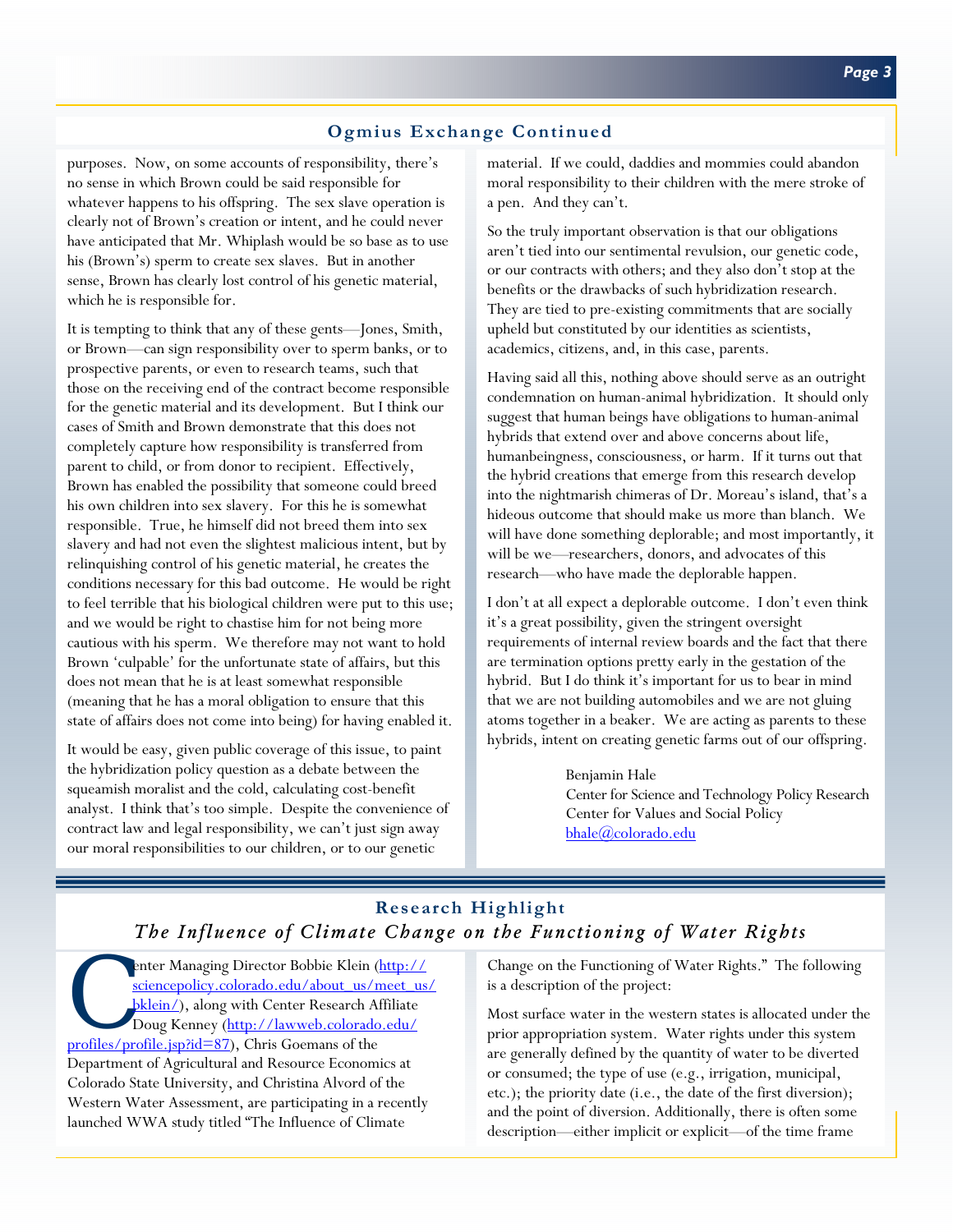## **Research Highlight Continued**



(e.g., season) associated with use of the right. The extent to which these water right details have been formally established and adjudicated varies greatly; many long-established rights—especially those where no changes have been made regarding the parameters

outlined above and/or where no controversies or shortages typically exist—have not been fully quantified or otherwise precisely defined. Local administrators frequently make these determinations as part of day-to-day and year-to-year operation of water systems.

In most settings, surface water rights are sustained directly by spring snowmelt, or by pulling water from reservoirs replenished during this period of spring snowmelt. Since many characteristics of the spring snowmelt are governed by weather and climate, long-term climate change may impact the functioning of water rights in the western states. In this investigation, we are interested in the impacts of earlier snowmelt which can affect water rights in at least 2 significant ways: (1) by modifying the date upon which rightsholder wish to divert, store and/or use water; and (2) by increasing water demand through a lengthening of the growing season.

This project will try to ascertain the extent to which the mismatch between hydrographs and temporal elements of water rights is occurring in several western states, the extent to which it is problematic, and the mechanisms available to remedy any observed problems.

For more information visit the project homepage (http:// wwa.colorado.edu/current\_projects/ water\_rights\_climate\_change.html).

Comments are welcome! bklein@colorado.edu.

## **Center News**  *We Are Hiring!!*

his is a fantastic<br>opportunity for<br>individuals who<br>conduct science<br>and technology policy opportunity for individuals who conduct science and technology policy



research. Please see our webpage at: http:// sciencepolicy.colorado.edu/ for the wide range of research and outreach going on at the Center. Also feel free to contact Lisa Dilling  $(\underline{\text{ldilling}}(\overline{\text{Qcires}}.\text{colorado.edu})$  at the Center if you have any questions about the position.

#### **Faculty Position, Center Director Science and Technology Policy Research CIRES, University of Colorado at Boulder**

The University of Colorado at Boulder seeks to hire a Faculty Director for the Center for Science and Technology Policy Research of the Cooperative Institute for Research in Environmental Sciences. Applicants must have demonstrated achievement in science and technology policy research. This position allows substantial time for research as well as leadership and administrative service as Center Director. The successful candidate must have an established interest in interdisciplinary research and teaching, and must be willing to contribute to both undergraduate and graduate teaching related to science and technology policy. The position will carry tenure within an academic department to be mutually decided upon by the candidate and department. Possibilities include Geography, Political Science, Environmental Studies, Communications, and numerous others.

**Required Qualifications**: Ph.D. in a field relevant to science and technology policy, a demonstrated record of excellence in extramurally supported research, and a commitment to teaching at the undergraduate and graduate levels.

**To Apply**: Applicants should send a letter of application, curriculum vitae, a statement on teaching experience, and three names to be used for letters of reference to http:// www.jobsatcu.com, job posting number 802370.

Questions about the application process can be directed to CIRES Human Resources (Dempsey@CIRES.Colorado.edu). Review of applications will begin November 15 and continue until the position is filled.

*The University of Colorado at Boulder is committed to diversity and equality in education and employment.*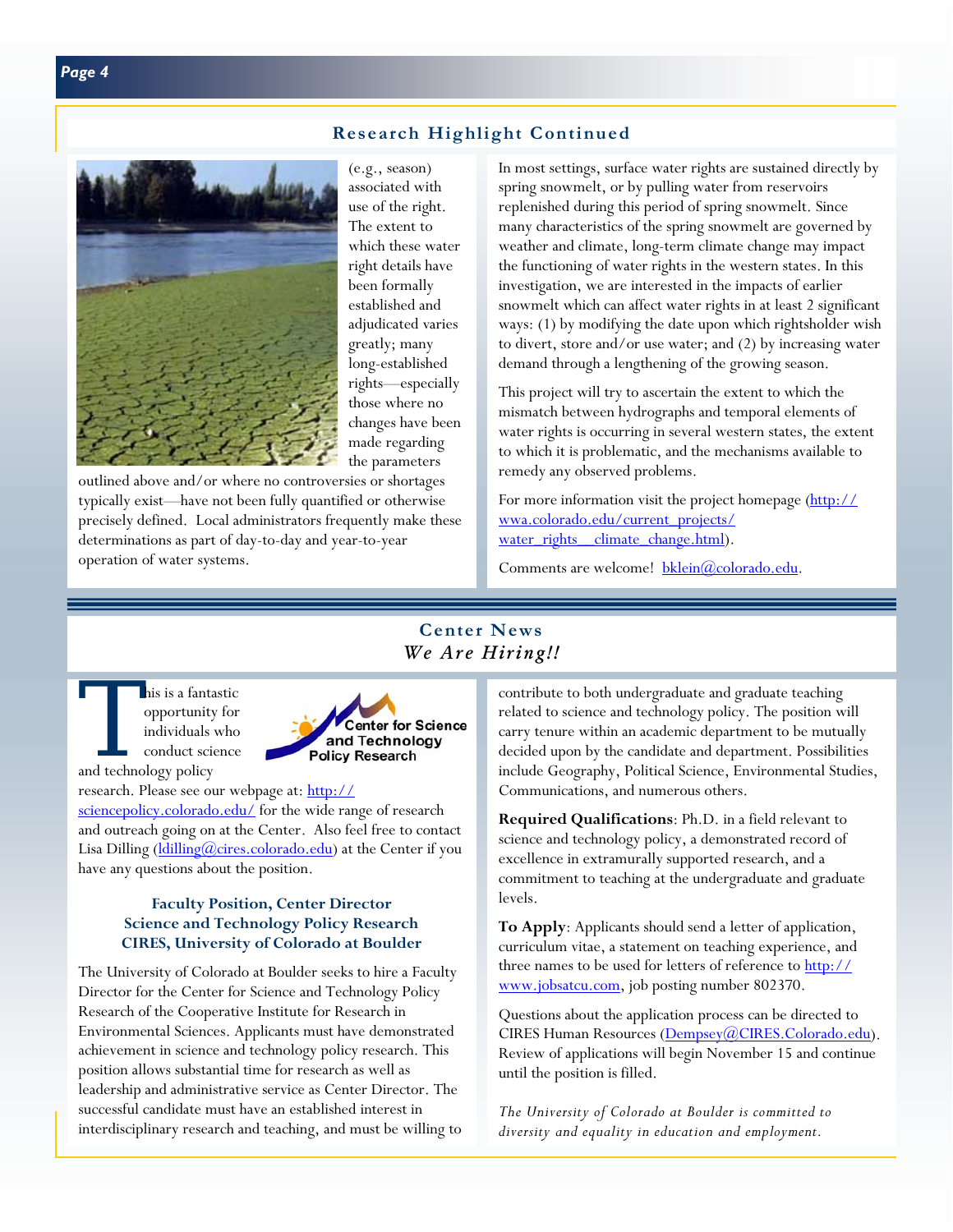# **Center News**  *Center Interim Director Dr. William (Bill) Lewis Testifies Before Congress*

enter interim Director<br>Dr. William (Bill) Lew<br>
<u>(http:// sciencepolicy.colorado.ed</u> Dr. William (Bill) Lewis (http:// sciencepolicy.colorado.edu/ about\_us/meet\_us/bill\_lewis/)

testified at an oversight hearing before the House Committee on Natural Resources on July 31. The topic was "Crisis of Confidence: The Political Influence of the Bush



Administration on Agency Science and Decision-Making" (http://resourcescommittee.house.gov/index.php? option=com\_jcalpro&Itemid=32&extmode=view&extid=85). Dr. Lewis testified about his experience as chair of the Committee on Endangered and Threatened Fishes in the Klamath River Basin ("Klamath Committee"). His testimony is available at: http://resourcescommittee.house.gov/ images/Documents/20070731/testimony\_lewis.pdf.

# **Center News**  *Roger Pielke, Jr.'s New Book Reviewed in Science, Nature, and The New Atlantis*

The new book by<br>
Roger Pielke, Jr.<br>
- The Honest<br>
Broker – has<br>
received positive reviews in Roger Pielke, Jr. – The Honest Broker – has *Science* (http:// www.sciencemag.org/cgi/ content/ full/317/5840/900) and *Nature* (by subscription only) (http:// www.nature.com/nature/ journal/v448/n7156/ full/448867a.html).



A few quotes from the

review by Georgetown University's Nathan Hultman appearing in the 17 August 2007 issue of *Science*:

"In The Honest Broker: Making Sense of Science in Policy and Politics, Roger Pielke Jr. successfully illuminates these challenges to science and scientists."

"Pielke's framework provides a helpful starting point for investigating factors that complicate the science-society relationship. . . Pielke deftly shows how scientists' selections among these options can affect outcomes."

"[T]he book's direct language and concrete examples convey the concepts to a wide audience. By categorizing different roles in the often vexed but necessary relations between scientists and their social world, Pielke clarifies choices not only for scientists but also for the diverse

members of democratic society, for whom scientific perspectives are an essential component of better policy."

And from the review by Andrew A. Rosenberg from the University of New Hampshire in the 23 August 2007 issue of *Nature*:

"Happily, the book by Roger Pielke, Jr. on the engagement of scientists in policy offers a pithy, insightful basis for discussing the contributions scientists can make to advising policy makers…"

"This is a clear, thought-provoking book that helps move us away from thinking of science as 'pure' and distinct from policy. It would make an excellent basis for a graduate seminar. It isn't a textbook, but a think-piece, and we all need to consider carefully our responsibility to engage as scientists in policy making."

Jonathan Adler, Professor of Law and Director of the Center for Business Law and Regulation at Case Western Reserve University School of Law, also has a thoughtful review of The Honest Broker in *The New Atlantis* (http:// www.thenewatlantis.com/archive/17/adler.htm).

The Honest Broker may be purchased at: http:// www.amazon.com/Honest-Broker-Making-Science-Politics/ dp/0521694817/ref=pd\_bbs\_sr\_1/105-0071991-0524472? ie=UTF8&s=books&qid=1187369082&sr=8-1. Cambridge University Press is offering The Honest Broker at 20% off - for the coupon code visit the CUP site: http:// www.cambridge.org/us/uspromotion/polsci/ poltheory.html.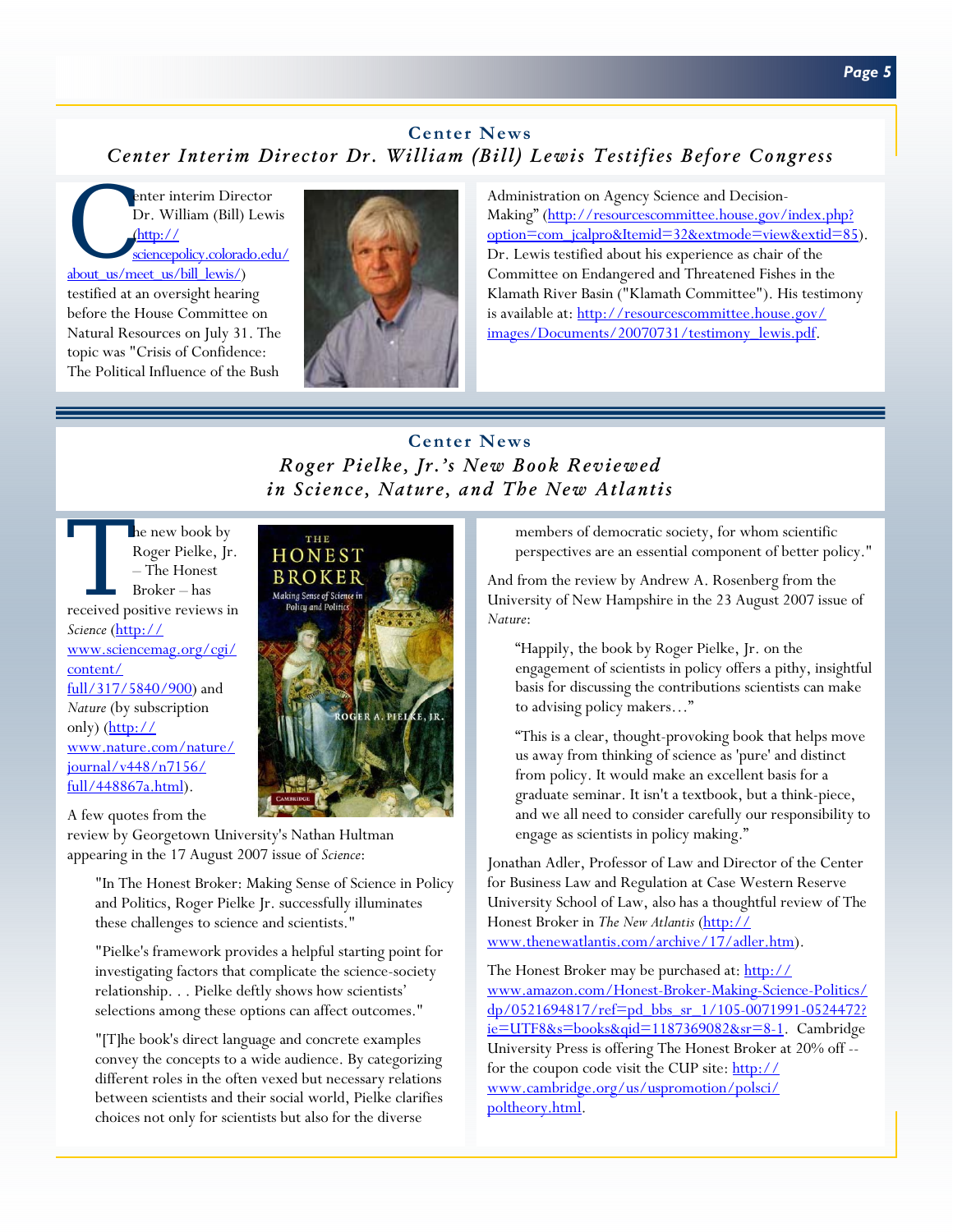# **Center News**  *Fall Noontime Seminar Series*

The Center's popular<br>Noontime Seminar<br>Series enters its 7th<br>year this fall with an<br>exciting lineup of Noontime Seminar Series enters its 7th year this fall with an exciting lineup of speakers:

- **William Lewis**, CIRES Associate Director and Interim Director for Center for Science and Technology Policy Research, *"Klamath Raises its Head Again."*  September 13, 2007.
- **Rad Byerly**, Research Scientist at the Center for Science and Technology Policy Research, *"Health Care as a Science Policy Issue."* October 4, 2007.
- **Benjamin Hale**, Director of Center for Values and Social Policy and Assistant Professor in Environmental Studies and Philosophy, *"Can We Remediate Wrongs?"*  October 25, 2007.



Wayne Ambler giving a talk on April 18, 2007: *"How Should We Introduce Engineering Undergraduates to STS and Policy Issues?"* 

- **Paul Ohm**, Associate Professor at University of Colorado School of Law, *"The Internet Privacy Debate: The Problem with Balancing Security and Privacy."* November 1, 2007.
- **David Cherney**, CSTPR and ENVS graduate student, *"The American West's Longest Large Mammal Migration: Clarifying and securing the common interest."* November 15, 2007.
- **Genevieve Maricle**, CSTPR and ENVS graduate student, *"Shaping Science: How to Turn Science Studies into Science Action."* November 29, 2007.

All talks are free and open to the public and will take place in the Center's conference room (for directions see: http:// sciencepolicy.colorado.edu/about\_us/find\_us.html).

For a complete list of all past and future talks at or sponsored by the Center (with any schedule changes), along with presentations (if available), please visit our Talks page: http://sciencepolicy.colorado.edu/outreach/ center\_talks.html.

To receive email notification of upcoming talks, along with abstracts, add your email address at this page: http:// sciencepolicy.colorado.edu/mailman/listinfo/events/.

# **Project News**  *Application Deadline for Graduate Certificate in Science and Technology Policy*

The Graduate Certificate in<br>Science and Technology<br>Policy at the University of<br>Colorado-Boulder is a<br>rigorous educational program to Science and Technology Policy at the University of Colorado-Boulder is a rigorous educational program to prepare students pursuing graduate degrees for careers at the interface of science, technology, and decision



making. Recipients of the certificate have gone on to positions in Congress, academia, NOAA, and elsewhere.

Each year, the certificate program will begin with a capped enrollment of 18 students per cohort. These 18 students will take three required courses, (Science and Technology Policy Certificate, or STPC) STPC 6000/ENVS 5100, STPC 6010/ ENVS 5110, and STPC 6020/ENVS 5120, as well as 3 additional courses from a list of approved electives. See: http://sciencepolicy.colorado.edu/stcert/curriculum/ courses.html for list of required courses and electives). Successful completion of the certificate program requires the

completion of 18 hours of coursework (or coursework plus internship credit).

Applications are due **November 30, 2007** for admission into the Program beginning spring semester 2008. Students will be notified of their acceptance into the program by December 11, 2007. To apply students must provide the following information by the deadline to Ami Nacu-Schmidt (ami@cires.colorado.edu):

- A statement of interest
- Academic transcripts
- A letter of support from a faculty member in their home department

Acceptance will be based on the qualifications of the student, as well as the importance of fostering a diversity of disciplinary representation within the program.

For more information visit the certificate program website: http://sciencepolicy.colorado.edu/stcert/.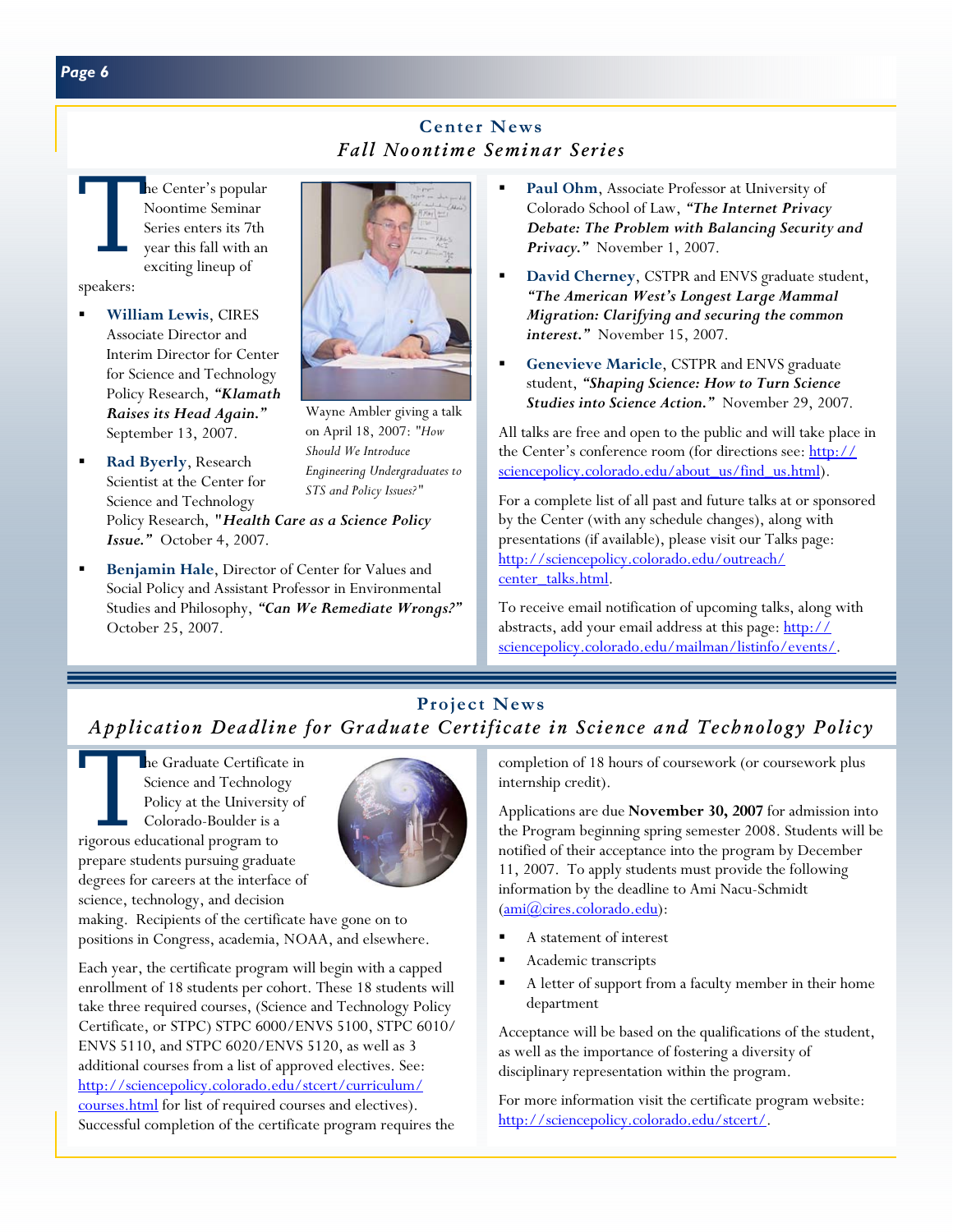#### **Recent Publications**

Dilling, L., 2007. *Toward Carbon Governance: Challenges across Scales in the United States*.

Global Environmental Politics, Vol. 7, No. 2, Pages 28-44, May.

*Abstract:* Public and private sector actors increasingly recognize the need for action to address climate change. With the introduction of "carbon sinks" into the policy dialogue, the notion of managing



**Toward Carbon Governance: Challenges** across Scales in the United States Lisa Dillina\*

Introduction

Clobal Embrowsental Politics 7:2, May 2007<br>\* 2007 by the Massachusetts Institute of Technology

human activities to mitigate climate change has extended beyond energy systems and emissions of carbon dioxide to include management of the carbon cycle itself, through manipulation of the terrestrial and oceanic realms. The number of decision makers involved and scope of managing the carbon cycle deliberately for climate purposes raises enormous challenges to governance including identifying appropriate mechanisms where they do not yet exist and adding additional criteria onto existing mechanisms that are already affecting the carbon cycle. In this paper, I define effective carbon governance as limiting the amount of carbon dioxide in the atmosphere. This paper outlines a number of challenges to effective carbon governance at multiple scales using the example of land use in the United States and elsewhere. **Read more** at: http:// www.mitpressjournals.org/doi/abs/10.1162/ glep.2007.7.2.28?journalCode=glep.

Pielke, Jr., R.A., 2007. *Late Action by Lame Ducks*. Bridges vol. 15, September.

*Excerpt:* The administration of George W. Bush seems to have discovered a new interest in the issue of climate change, starting just before the G8 summit last summer in Germany. Common wisdom holds that this interest is either shallow or, more cynically, an



effort to derail ongoing international negotiations via distraction. But when President Bush proposed that a new international framework for climate change be developed by the end of 2008, his last year in office, he had no trouble getting other world leaders to agree enthusiastically, and a first meeting is scheduled for this week in Washington.

The dynamics of late-term lame-duck presidencies (i.e., those ineligible to run again for office) suggest that the climate issue is indeed ripe for action at the end of 2008, especially if a Democrat is elected in November. These dynamics give at least some reason for thinking that action on climate change under the Bush Administration may not be so far-fetched a possibility… **Read more** at: http:// sciencepolicy.colorado.edu/admin/publication\_files/ resource-2571-2007.25.pdf.

#### **Recent Prometheus Blogs**

#### **August 29, 2007 PROMETHEUS** *Twenty years of public opinion about global warming*  **by Kevin Vranes**

Matt Nisbet has a good paper out now about polling results on global warming…The polling supports what we've been saying for a while: the public is there. They believe (even if they think the scientific consensus isn't as strong as it really is) … **Read more** at: http://sciencepolicy.colorado.edu/ prometheus/archives/

climate\_change/001229twenty\_years\_of\_publ.html.

#### **September 7, 2007**  *Advice Requested for Survey Analysis*  **Guest Submission by Hans von Storch and Dennis Bray**

In the following we outline a research strategy to characterize sub-groups of climate scientists; the idea is to first propose a short operational list of certain interesting, mostly exclusive but not complete subgroups; these are related to three general criteria.

At this time we ask for comments on both the list of the four categories and on the three general criteria. When we have come to a conclusion with regard to the list and to these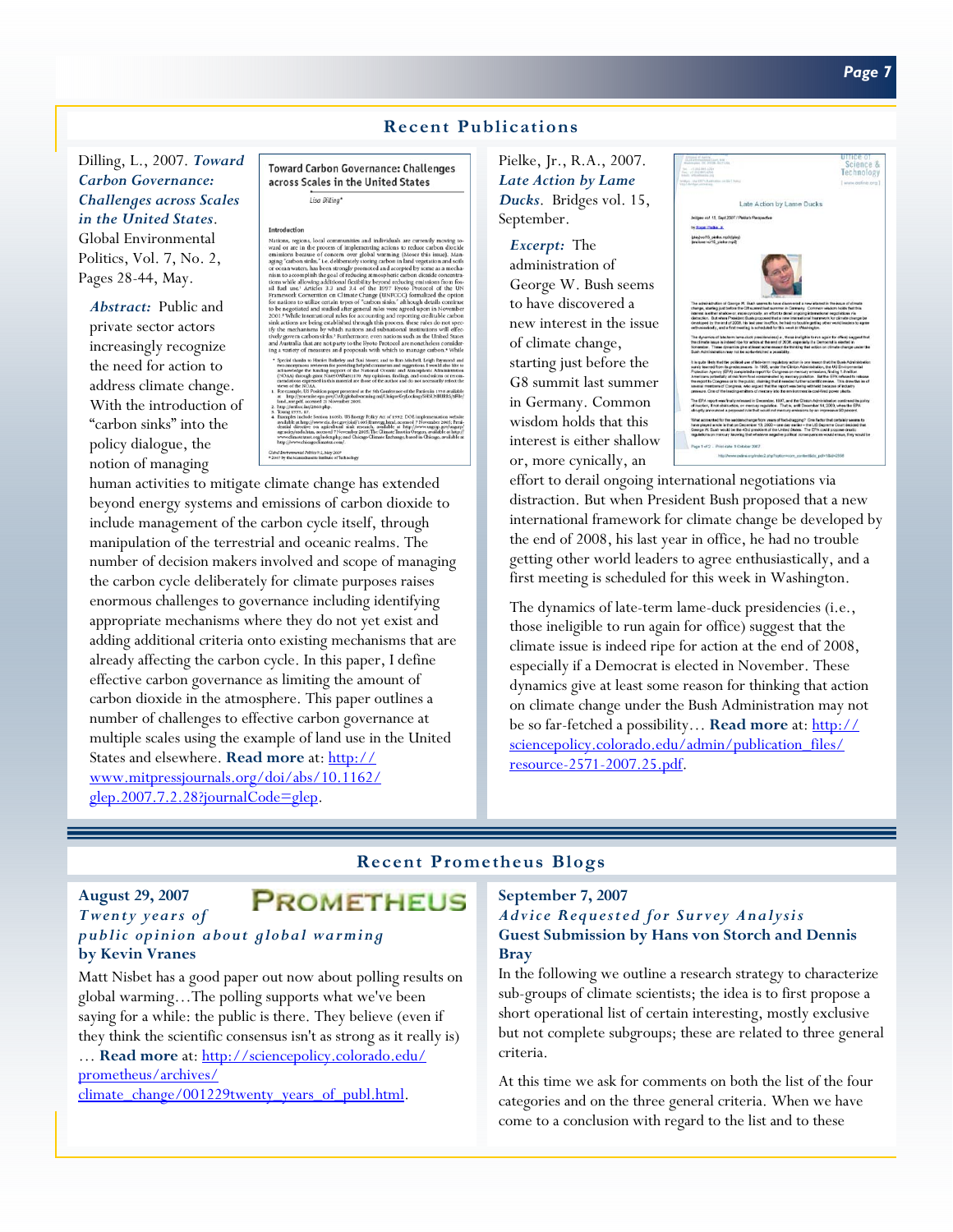# **Recent Prometheus Blogs Continued**

criteria, we will try to map the responses collected in our surveys of climate scientists to these groups and criteria – with the idea that in this way we may describe the a host of views , conceptions and perceptions held by these different groups… **Read more** at: http://sciencepolicy.colorado.edu/

prometheus/archives/ climate\_change/001232advise\_requested\_for.html.

For more Prometheus visit this site: http:// sciencepolicy.colorado.edu/prometheus/.

# **Center in the News**

enter personnel<br>
continue to<br>
receive<br>
national media<br>
attention on a continue to receive national media attention on a

variety of topics.

 Roger Pielke, Jr. was quoted in an 18 September 2007 *New York Times*  article on the ozone

layer and the Montreal treaty, From Ozone Success, a Potential Climate Model (http:// www.nytimes.com/2007/09/18/science/18clim.html? r=2&oref=slogin&oref=slogin), by Andrew Revkin.

 Roger Pielke, Jr. was cited in a 26 August 2007 *Mother Jones* article on future hurricanes hitting the US coast, A Hundred Katrinas: Climate Change and the Threat to the

U.S. Coast (http://www.motherjones.com/news/ featurex/2007/08/a-hundred-katrinas-climate-changeand-the-us-coast.html), by John McQuaid.

- Lisa Dilling appeared on the 13 August 2007 *Santa Barbara's Business and Technology radio show*  (http://www.business-and-technology.com/ services.htm).
- Roger Pielke, Jr. was quoted in a 10 August 2007 *National Ledger* article, Newsweek Burns Truth in Global Warming Story (http:// www.nationalledger.com/cgi-bin/artman/exec/ view.cgi?archive=16&num=15348), by Roger Aronoff.
- Roger Pielke, Jr.'s 2005 paper *Hurricanes and Global Warming* was cited in a 10 August 2007 *Marketwire*  article, Bad News for Science at Newsweek Magazine, says SPPI (http://www.marketwire.com/mw/ release.do?id=759815).

# **S&T Opportunities**

**Living with climate change: are there limits to adaptation? February 7 & 8 2008 Royal Geographical Society, London** 

The Tyndall<br>Centre for<br>Climate<br>Change<br>Research and the Centre for Climate Change Research and the



University of Oslo, with the support of the Global Environmental Change and Human Security (GECHS) project, announce a two day international conference to be held on 7 and 8 of February 2008 at the Royal Geographical Society in London. The title of the conference is "Living with climate change: are there limits to adaptation?"

The overall objective of this conference is to consider

strategies for adapting to climate change, in particular to explore the potential barriers to adaptation that may limit the ability of societies to adapt to climate change and to identify opportunities for overcoming these barriers. The conference is aimed at researchers and practitioners with an interest in understanding how societies adapt to climate change.

The conference will explore the following three themes:

 **Theme 1:** Adapting to thresholds in physical and ecological systems

Keynote speaker: Garry Peterson, McGill University *Projections indicate significant physical and ecological changes as a result of a changing climate.* 

What barriers and limits exist to adapting to such changes? What thresholds are there in physical and ecological systems beyond which it is not feasible for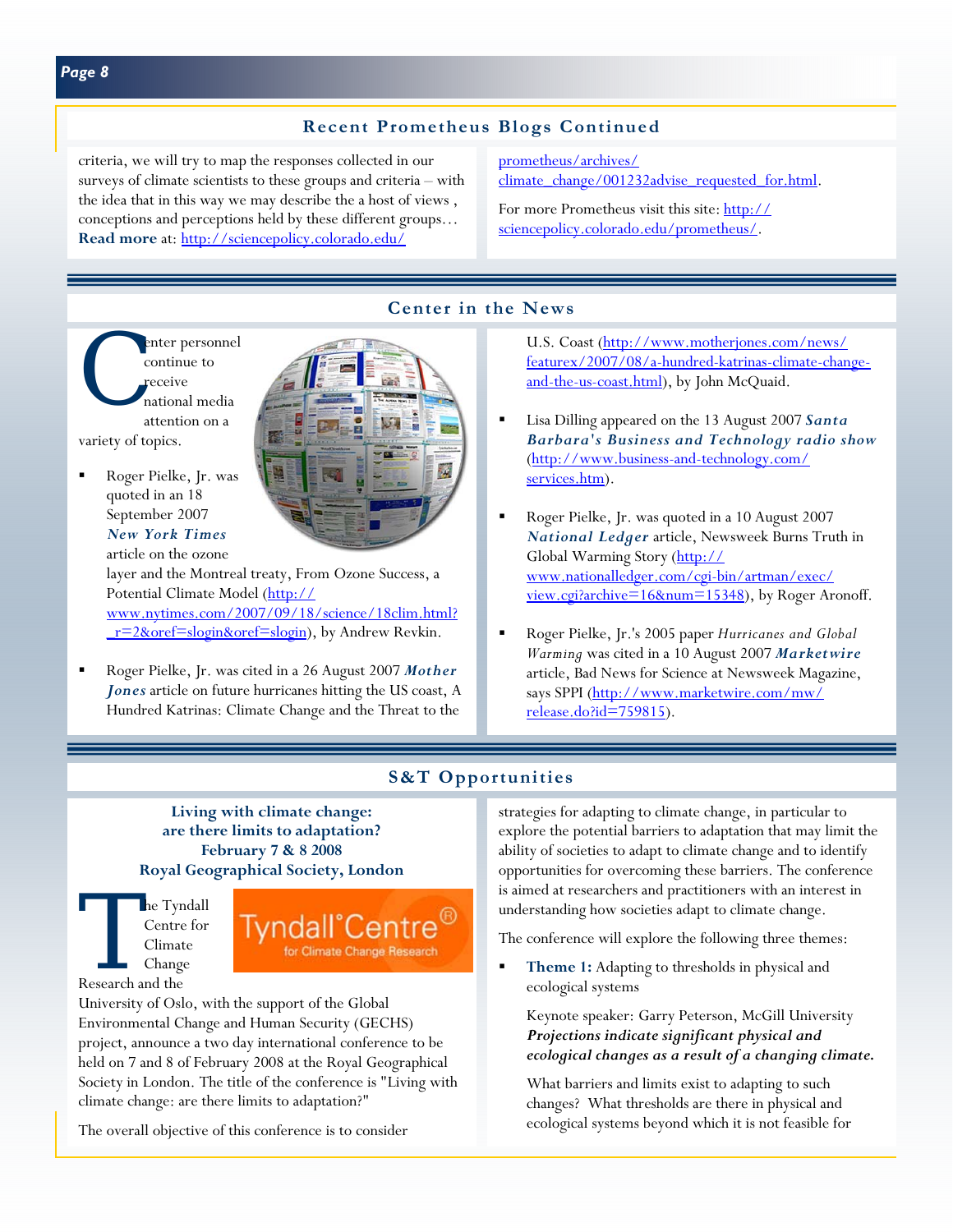# **S&T Opportunities Continued**

societies to adapt? In what ways is adapting to  $+2$  degrees Celsius possible? What might adaptation mean in a system nearing a threshold? How is adaptation possible if the change occurring is irreversible? Which habitat ranges, ecosystem functions and threats of extinction of particular species have been identified to constitute thresholds?

**Theme 2:** The role of values and culture in adaptation

Keynote speaker: Benjamin Orlove, University of California

*Values and culture underpin how societies perceive and interpret the world, and this in turn influences adaptation decisions and actions*.

 In what ways do values, including non-material values, underpin adaptation decisions and actions? What role does culture play in adaptation? What do irreversible losses of cultural heritage mean to societies? How do impacts of climate change on culture differ from other changes in culture? How can the potential values of future generations be incorporated into current adaptation?

 **Theme 3:** Governance, knowledge and technologies for adaptation

Keynote speaker: Susanne Moser, National Center for

Atmospheric Research (NCAR)

*Governance structures determine the way in which existing adaptive capacity can be utilised. Knowledge and technology also affect how adaptation can proceed in societies.* 

What are the barriers to adaptation within various governance structures? In what ways does the status of knowledge and embedded uncertainty about climate change act as a limit to adaptation? How do different ways of knowing influence adaptation? Are there limits to the opportunities that technology can provide for adaptation? How may different forms of governance, including democratic governance, act as barriers to adaptation?

Registration at reduced rate before: 15 December 2007

Submission of full papers: 31 December 2007

Close of registration 18 January 2008

The call for abstracts is closed but you can register at: http:// www.tyndall.ac.uk/research/programme3/adaptation2008/ registration.html.

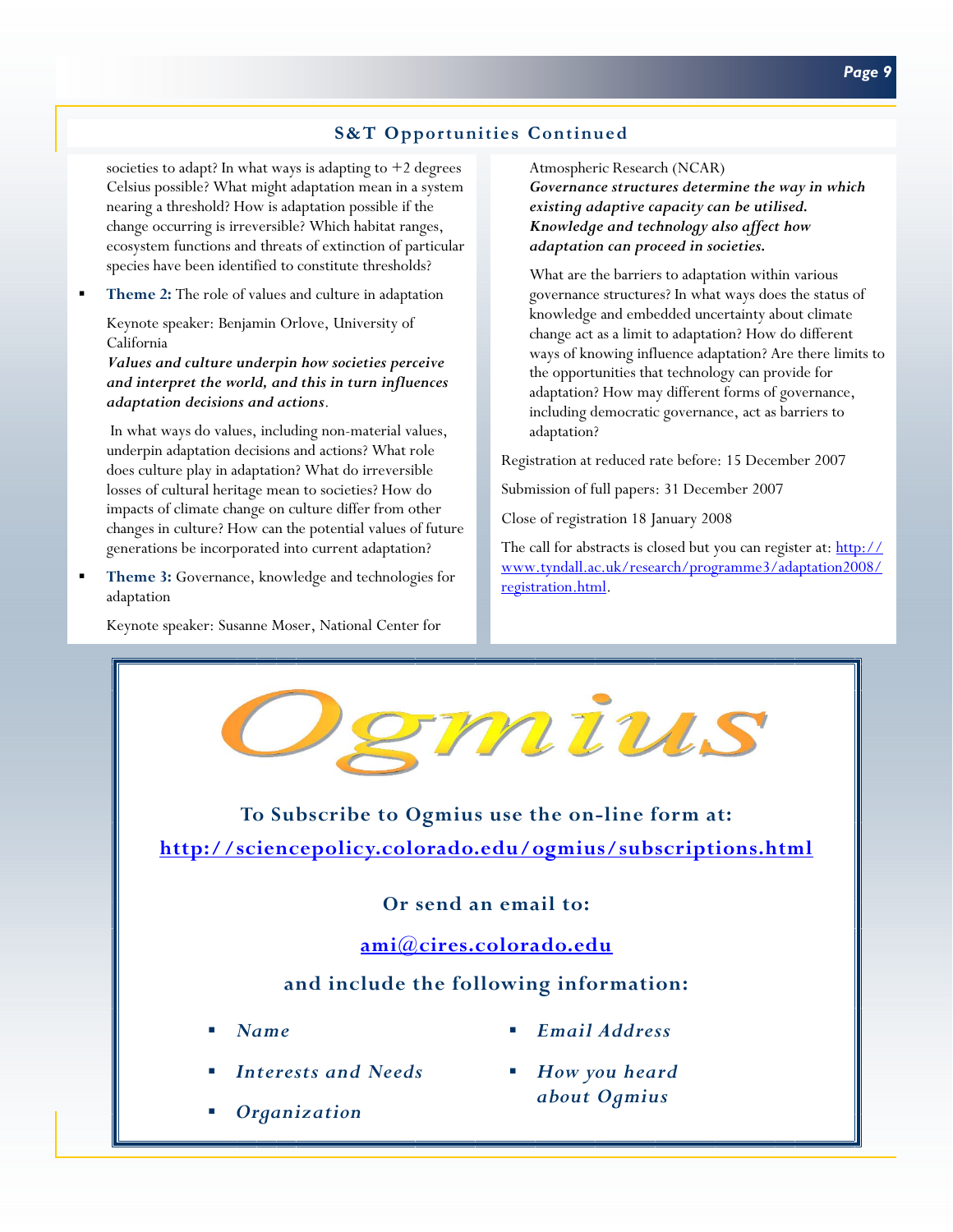#### **S&T Opportunities**

#### **American Geophysical Union Fall Meeting December 10-14, 2007**

*Session U13: Cooler Living in a Warming World: Solutions to the Carbon Problem* 

This unique session<br>
will bring together<br>
scientists, policy<br>
experts, business<br>
leaders, and government will bring together scientists, policy experts, business

officials to discuss potential



solutions to addressing the problem of human-induced climate change. We hope to stimulate discussion among different individuals and groups who often do not have the opportunity to interact.

Are you a researcher working on mitigation, adaptation, or technological solutions to global warming? A business leader working on greening your company? A policy person thinking about national or local responses to the problem? We want to hear from you!

**Session Description:** Given the mature body of evidence on human-induced climate change, this session will focus on real-world solutions to the carbon problem. The enormous scale of the problem and the potentially short time period remaining in which to effect meaningful change call for solutions that will succeed within the current world economy. We seek contributions from: (1) experts in energy conservation, alternative energy generation, carbon capture and sequestration (CCS), and other strategies to decrease carbon emissions, (2) the policy community on the status of legislation to encourage positive change and prepare for large climatic change, (3) private companies on their current efforts to shrink their environmental footprint while becoming more profitable, and (4) citizen and government leaders from cities or smaller communities which are taking steps toward sustainability. Our goal is to spark ideas and increase collaboration between these diverse sectors.

For more information see: http://www.agu.org/meetings/ fm07/.

#### **S&T Opportunities**

# UIC University of Illinois

#### **New Appointment in Public Administration Faculty Position in S&T Policy**

The Graduate Program in Public Administration (GPPA) in the College of Urban Planning and Public Affairs (CUPPA), University of Illinois at Chicago (UIC) (<u>http://www.uic.edu/cuppa/pa</u>) plans to hire a new faculty member a (GPPA) in the College of Urban Planning and Public Affairs (CUPPA), University of Illinois at Chicago (UIC) (http://www.uic.edu/cuppa/pa) Associate level beginning in August 2008.

A strong commitment to an active research program, to excellent teaching at both the graduate and undergraduate levels, and to public service is expected. Candidates with research and teaching interests in science and technology policy, public management, and program evaluation are especially sought. The program is particularly interested in attracting individuals who have experience in conducting funded research.

The public administration program offers two graduate degrees: the Master in Public Administration (MPA), which is fully accredited by the National Association of Schools of Public Affairs and Administration, and the Ph.D. Beginning fall 2007, the Public Administration program will also codirect an undergraduate degree program (B.A. in Urban and Public Affairs) with CUPPA's Urban Planning and Policy program.

Candidates must have an earned Ph.D. in public administration, political science, public policy, economics, or a related field. Successful candidates will be required to teach four courses over two semesters. Underrepresented faculty are particularly encouraged to apply.

The University of Illinois at Chicago is a Carnegie Doctoral/ Research – Extensive institution. Located just west of Chicago's Loop, it enrolls 25,000 students and is the largest public research university in the Chicago area. The College of Urban Planning and Public Affairs was created in 1995 as part of UIC's Great Cities Initiative. It houses two academic programs (Public Administration and Urban Planning). The College also hosts seven research centers: the Survey Research Laboratory, the Great Cities Institute, the Urban Transportation Center, the Institute for Research on Race and Public Policy, the Great Cities Urban Data Visualization Lab, the Center for Urban Economic Development, and the Voorhees Center for Neighborhood and Community Improvement.

**Application Procedure.** Please submit a curriculum vitae, confidential letters of recommendation from at least three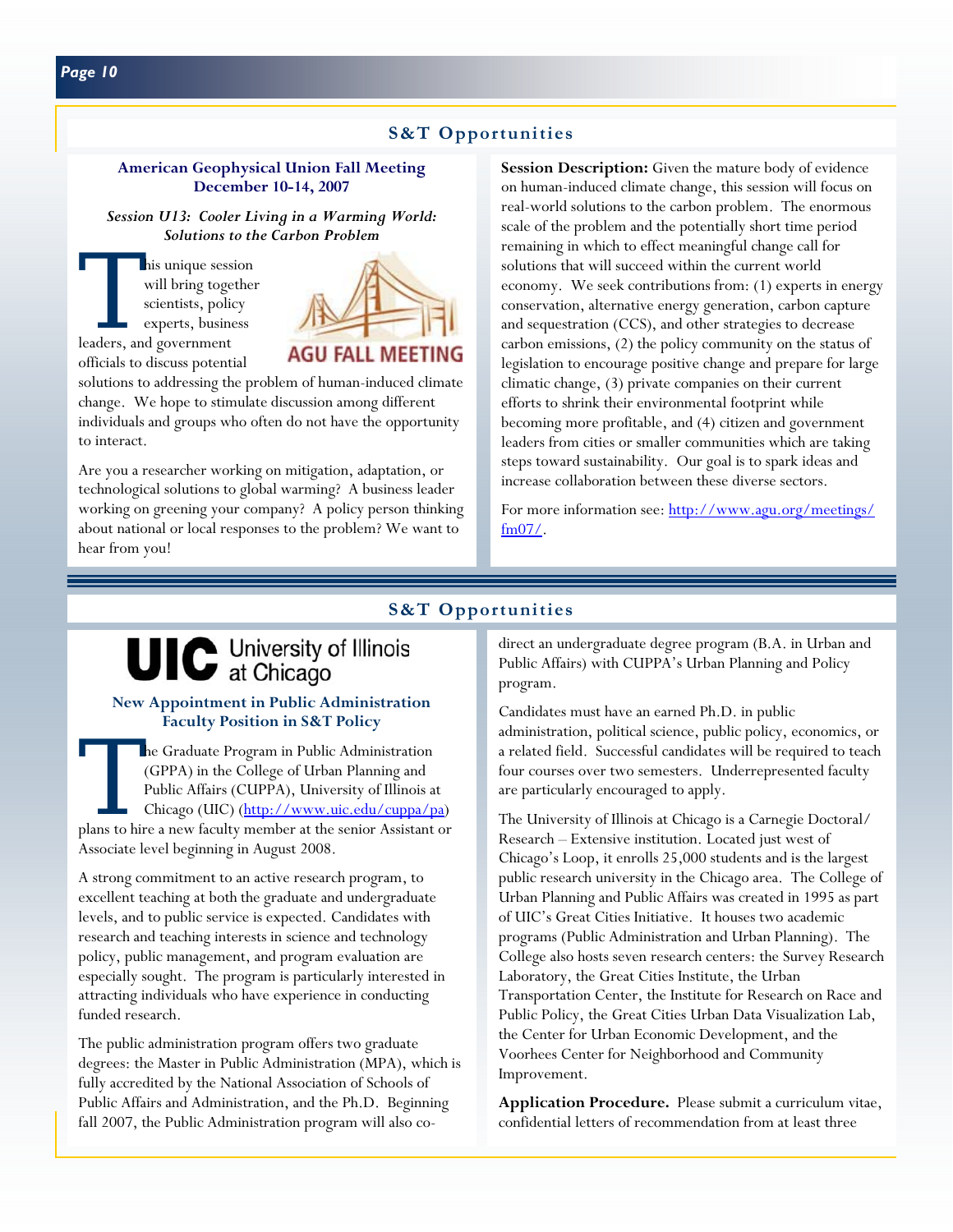# **S&T Opportunities Continued**

references, two sample publications, a one-page statement of research interests, and a statement of teaching philosophy and experience to: Prof. Eric Welch, Chair, Public Administration Search Committee, Graduate Program in Public

Administration (M/C 278), University of Illinois at Chicago, 412 S. Peoria St., Chicago, IL 60607-7064

(ewwelch@uic.edu). *Applications received by November 1, 2007, will receive fullest consideration. The University of Illinois is an Affirmative Action/Equal Opportunity Employer.*

It is the policy of the University of Illinois at Chicago not to engage in discrimination or harassment against any person because of race, color, religion, sex, national origin, ancestry, age, marital status, disability, sexual orientation, unfavorable discharge from the military, or status as a disabled veteran or a veteran of the Vietnam era and to comply with all federal and state nondiscrimination, equal opportunity, and affirmative action laws, orders and regulations.

#### **S&T Opportunities**

**Faculty Position, Center Director Science and Technology Policy Research CIRES, University of Colorado at Boulder** 

The University of<br>
Colorado at<br>
Boulder seeks to<br>
hire a Faculty<br>
Director for the Center for Colorado at Boulder seeks to hire a Faculty



Science and Technology Policy Research of the Cooperative Institute for Research in Environmental Sciences. Applicants must have demonstrated achievement in science and technology policy research. This position allows substantial time for research as well as leadership and administrative service as Center Director. For more information about this position please see the full job description on page 4 of this issue.

### **S&T Opportunities**

**Assistant Professor Tenure Track Position Purdue Departments of Political Science and Earth and Atmospheric Science Climate Change Policy and Science**

> Departments of Political Science and Earth and



Research Center, announce an opening for a tenure track position in the area of Climate Change Policy and Science, beginning August 2008. The appointment will be at the assistant professor level.

The successful candidate must have a promising, theoretically driven research agenda and an ability and commitment to provide effective graduate and undergraduate teaching. Applicants should have a demonstrated research interest in issues related to climate change policy and science. The ideal applicant will have interest in and experience with interdisciplinary teaching or research, and have a commitment to working with the Purdue Climate Change Research Center, an emerging area of interdisciplinary research and teaching emphasis at Purdue.

A Ph.D. in political science, public policy, or another appropriate interdisciplinary program is required. The position will be appointed 75% in the Department of Political Science and 25% in the Department of Earth and Atmospheric Science, with the tenure home in Political Science. Teaching obligations will be shared between the two departments with the majority of courses taught in Political Science.

Application should include curriculum vitae, three letters of reference, samples of written work, instructional materials such as syllabi and course evaluations, and a cover letter discussing the applicant's commitment to and experience with interdisciplinary research and teaching.

Send materials to:

Prof. Leigh Raymond, Search Committee Chair Department of Political Science, Purdue University 100 N. University St. West Lafayette, IN 47907-2098.

*Review of applications will begin October 15 and will continue until the position is filled. Women and under-represented candidates are especially encouraged to apply. Purdue University is an equal access/equal opportunity/affirmative action employer.*